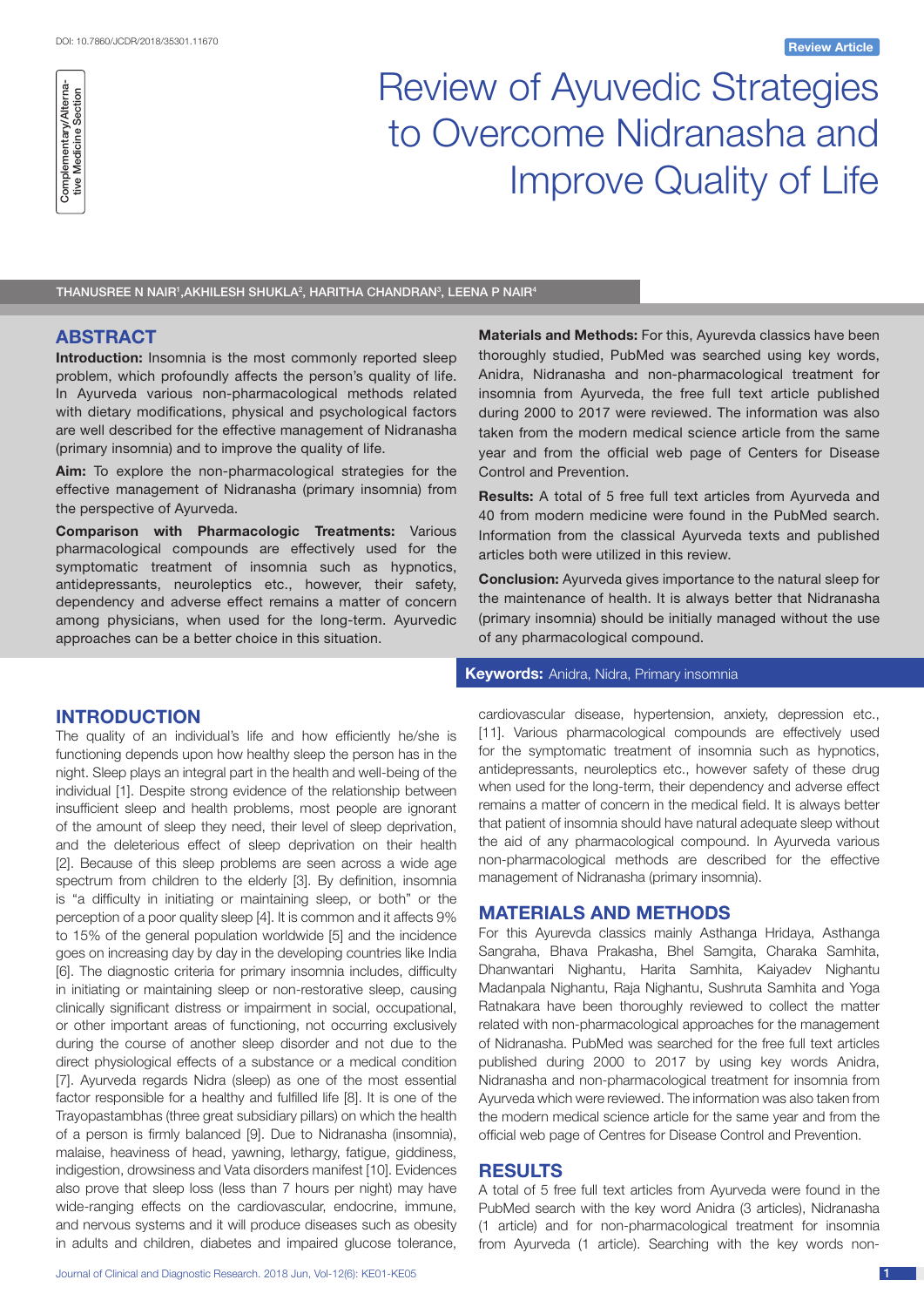pharmacological treatment for insomnia gave result of 40 free full text articles from the modern science (accessed on 01/04/2018). Mainly the information was collected from the Ayurveda classical texts and wherever possible supporting information was taken from the published articles from Ayurveda and modern sciences both.

Dietary items for the management of Nidranasha (primary insomnia): There are many dietary items mentioned in Ayurveda classics, which helpful inducing sound sleep. Including these items in food and following the healthy dietary guidelines will help a person to get healthy natural sleep. The list of such items is given in [Table/ Fig-1] [12-20].

Psychological factors helps in the Management of Nidranasha (primary insomnia): Healthy natural sleep is very closely related with our psychological status. Excess worries, tension, fear, loud sound, unpleasant environment etc., interrupts our healthy sleep pattern. So it is very important to avoid all such psychological factors which are disturbing to us, especially during sleep time. The list of psychological factors which help in the management of Nidranasha (primary insomnia) is given in the [Table/Fig-2] [12-16,21].

External therapies help in the management of Nidranasha (primary insomnia): Few simple external therapies can help in bringing good sleep. The list of therapies from classical texts are given in the [Table/Fig-3] [12-16,22,23].

#### Healthy Sleep guidelines from Ayurveda which can help in the management of Nidranasha (primary insomnia):

Ayurveda texts have provided detailed guidelines to enhance good sleeping [24-26]:

- At the beginning and end of night, i.e., while going to sleep and waking up, one should only think about virtuous acts and avoid all negative thoughts.
- Lying down in an easy posture on a comfortable bed removes the sense of fatigue, pacifies or soothes Vata Dosha, brings sleep and Dhriti (lost recollection to the mind), and is aphrodisiac and conducive to the growth of the body; conversely, lying down in a contrary manner is attended with contrary results.
- One should always sleep on the bed which is properly covered with the clean, soft and pleasant linen and avoid sleeping on a bed that is not properly covered with sheets and pillows, or is uneven or uncomfortably small.
- For good sleep lie down in the supine or left lateral position and avoid sleeping in the prone position.
- Comfortable bedding encourages quality sleep; it provides good rest and happiness. The bedroom should be calm and clean, with clean bed clothes
- The bed should stand at knee joint level, and the mattress should be soft and pleasant.
- In hot climates, sleeping with a cool breeze is refreshing, keeps flies and mosquitoes away, arrests perspiration, removes the sense of fatigue, fainting and fits, and alleviates any burning, scorched or parched sensation.
- One should not stay awake at night and sleep during the day. Performing both of these are injurious for health. One should observe moderation in sleep.

| <b>Dietary items</b>                                                                     | Charaka<br><b>Samhita</b><br>$[12]$ | Sush-<br>ruta<br><b>Samhita</b><br>$[13]$ | Ast-<br>hanga<br>Hridaya<br>$[14]$ | Ast-<br>hanga<br>Sangra-<br>ha [15] | <b>Bhava</b><br>Prakasha<br>$[16]$ | <b>Kaiadev</b><br>Nighan-<br>tu [17] | Dhan-<br>wantari<br>Nighan-<br>tu [18] | Mad-<br>anpala<br>Nighan-<br>tu [19] | Raja<br>Nighan-<br>tu [20] |
|------------------------------------------------------------------------------------------|-------------------------------------|-------------------------------------------|------------------------------------|-------------------------------------|------------------------------------|--------------------------------------|----------------------------------------|--------------------------------------|----------------------------|
| Anupa Mamsa (meat of animals inhabitating marshy land)                                   |                                     |                                           | $^{+}$                             |                                     |                                    | $+$                                  |                                        |                                      |                            |
| Audaka Mamsa (meat of aquatic animal)                                                    | $\! + \!$                           |                                           | $^+$                               |                                     |                                    | $\! +$                               |                                        |                                      |                            |
| Bileshaya Mamsa Rasa (meat of animals living in burrows)                                 |                                     | $\boldsymbol{+}$                          |                                    |                                     |                                    |                                      |                                        |                                      |                            |
| Dadhi (curd)                                                                             |                                     |                                           |                                    | $^+$                                |                                    |                                      |                                        |                                      |                            |
| Dharoshna Dugdha (warm freshly collected milk)                                           |                                     |                                           |                                    |                                     |                                    |                                      |                                        |                                      | $+$                        |
| Draksha (grapes)                                                                         |                                     | $\! +$                                    |                                    |                                     |                                    |                                      |                                        |                                      |                            |
| Guda (jaggery)                                                                           |                                     |                                           |                                    |                                     |                                    | $\! + \!$                            |                                        |                                      |                            |
| Ikshu Drvaynam (sugarcane preparation)                                                   |                                     | $\! +$                                    | $+$                                |                                     |                                    |                                      |                                        |                                      |                            |
| Kilata (inspissated milk)                                                                | $^{+}$                              |                                           | $\! +$                             |                                     | $^{+}$                             | $\! + \!$                            | $^{+}$                                 | $\! + \!$                            |                            |
| Kshira (milk)                                                                            |                                     | $\boldsymbol{+}$                          | $^+$                               | $\! +$                              |                                    |                                      |                                        |                                      |                            |
| Laja odana (cooked puffed rice)                                                          |                                     |                                           |                                    |                                     |                                    | $\! + \!$                            |                                        |                                      |                            |
| Madya (alcohol)                                                                          |                                     |                                           | $^{+}$                             | $^{+}$                              | $^{+}$                             |                                      | $^{+}$                                 |                                      |                            |
| Mahish Kshira (buffalo's milk)                                                           | $\qquad \qquad +$                   |                                           | $^+$                               |                                     | $^{+}$                             | $^{+}$                               | $^{+}$                                 | $^{+}$                               |                            |
| Mahish Mamsa (bufflos meat)                                                              | $\! + \!$                           |                                           | $^+$                               | $^+$                                | $^{+}$                             |                                      | $+$                                    | $\! + \!$                            |                            |
| Mahisha Dahi (curd of buffalo's milk)                                                    |                                     |                                           | $^+$                               |                                     |                                    | $\! +$                               |                                        |                                      |                            |
| Mamsa Rasa (meat soup)                                                                   |                                     |                                           | $^{+}$                             | $+$                                 |                                    |                                      |                                        |                                      |                            |
| Masha (black gram)                                                                       |                                     |                                           | $+$                                |                                     |                                    |                                      |                                        |                                      |                            |
| Morata (Milk of a cow seven days after calving)                                          |                                     |                                           |                                    |                                     |                                    |                                      |                                        |                                      |                            |
| Pisthanna (flour preparation)                                                            |                                     | $\! +$                                    | $+$                                |                                     |                                    | $\! +$                               |                                        |                                      |                            |
| Piyush (colostrum)                                                                       | $\! + \!$                           |                                           |                                    |                                     | $\! + \!$                          |                                      |                                        | $\qquad \qquad +$                    |                            |
| Potaki (Basella alba Linn.)                                                              |                                     |                                           |                                    |                                     | $\! + \!$                          |                                      |                                        | $\boldsymbol{+}$                     |                            |
| Raja Palandu (variety of onion)                                                          |                                     |                                           |                                    |                                     |                                    |                                      |                                        |                                      | $\! + \!\!\!\!$            |
| Shali Anna with Dadhi (rice with curd)                                                   | $^{+}$                              |                                           |                                    |                                     |                                    |                                      |                                        |                                      |                            |
| Shali Dhanya (paddy)                                                                     |                                     | $\, +$                                    | $^+$                               |                                     |                                    | $\! +$                               |                                        |                                      |                            |
| Snehanvit Takra (butter milk with cream)                                                 |                                     |                                           |                                    |                                     |                                    |                                      |                                        |                                      | $\boldsymbol{+}$           |
| Sukar Mamsa (pork)                                                                       |                                     |                                           |                                    |                                     |                                    | $\! + \!$                            | $^{+}$                                 | $\qquad \qquad +$                    |                            |
| Upodaka/Upodaki (Basella rubra Linn.)                                                    |                                     |                                           |                                    |                                     |                                    | $\ddot{}$                            |                                        |                                      |                            |
| Vartaki (Solanum indicum Linn.)                                                          |                                     |                                           |                                    |                                     |                                    |                                      |                                        |                                      | $\! + \!\!\!\!$            |
| Vishkira Mamsa Rasa (meat of gallinacious birds)                                         |                                     | $\, +$                                    |                                    |                                     |                                    |                                      |                                        |                                      |                            |
| [Table/Fig-1]: Showing the dietary items for the management of primary Insomnia [12-20]. |                                     |                                           |                                    |                                     |                                    |                                      |                                        |                                      |                            |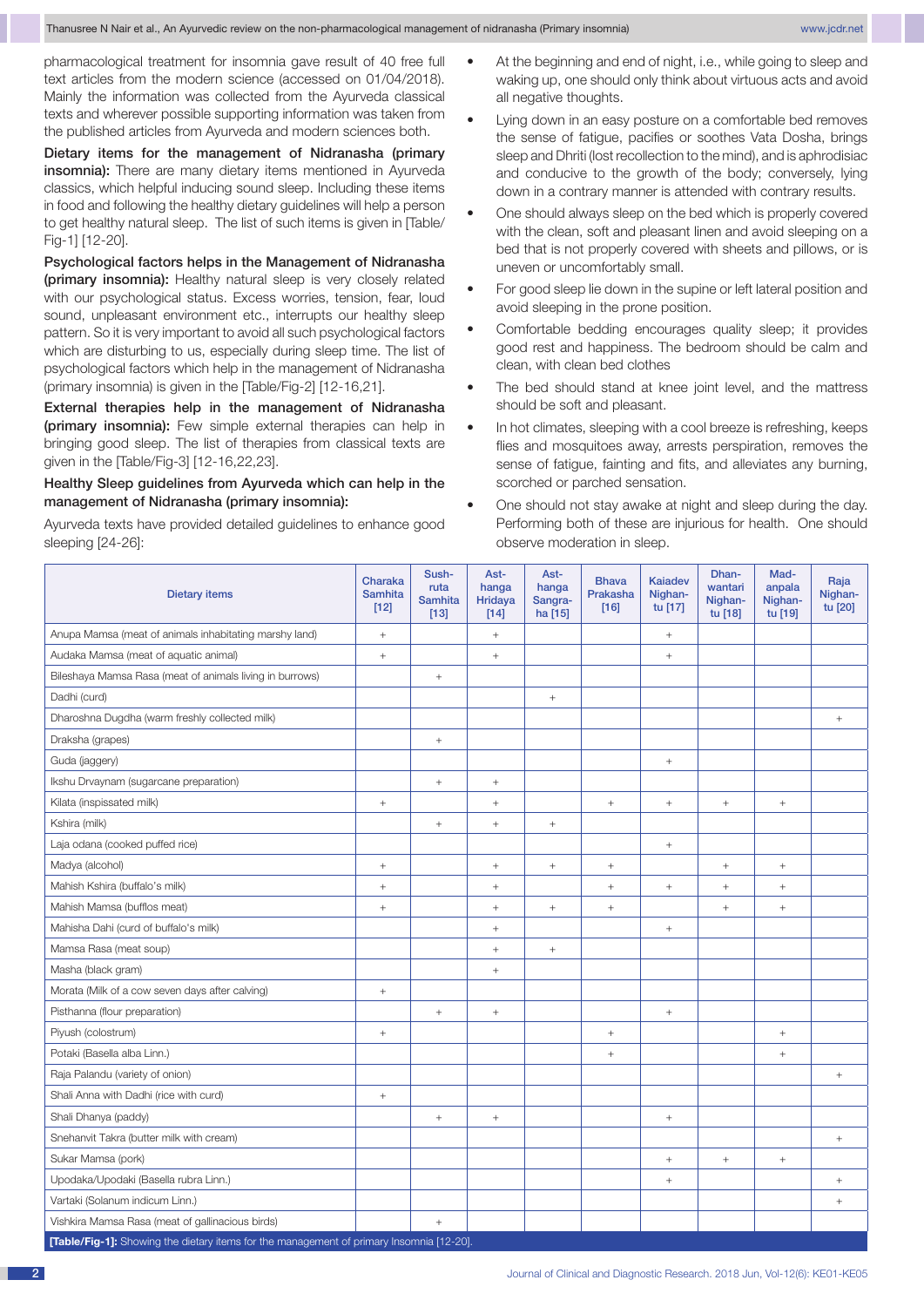| <b>Psychological factors</b>                                                                                            | <b>Charaka Samhita</b><br>$[12]$ | Sushruta Samhita<br>$[13]$ | Asthanga Hridaya<br>[14] | Asthanga San-<br>graha [15] | <b>Bhava Prakasha</b><br>$[16]$ | <b>Harita Samhita</b><br>$[21]$ |  |  |  |  |
|-------------------------------------------------------------------------------------------------------------------------|----------------------------------|----------------------------|--------------------------|-----------------------------|---------------------------------|---------------------------------|--|--|--|--|
| Bhaya tyaga (getting free from fear)                                                                                    |                                  |                            |                          |                             |                                 | $+$                             |  |  |  |  |
| Chintatyaga (removing worry)                                                                                            |                                  | ÷.                         | ٠                        |                             |                                 | $+$                             |  |  |  |  |
| Lobha tyaga (free from greed)                                                                                           |                                  |                            | ÷.                       |                             |                                 | $^{+}$                          |  |  |  |  |
| Manonukula Gandha granaha (exposure to<br>pleasant smell)                                                               | $^{+}$                           |                            |                          |                             | $+$                             |                                 |  |  |  |  |
| Manonukula Sabda granaha (listening<br>pleasant talk)                                                                   | $+$                              |                            |                          |                             |                                 |                                 |  |  |  |  |
| Manonukula Vishaya grahana (involving in<br>interesting subjects)                                                       | $^{+}$                           |                            |                          |                             |                                 |                                 |  |  |  |  |
| Mrudu shayya (cozy beddings)                                                                                            |                                  | $^{+}$                     | ÷.                       |                             |                                 |                                 |  |  |  |  |
| Nischinta (free from worries)                                                                                           |                                  | ÷.                         | $+$                      | $\overline{\phantom{a}}$    |                                 |                                 |  |  |  |  |
| Nityatrupti (eternal sense of satisfaction)                                                                             |                                  |                            | $^{+}$                   | ×.                          |                                 |                                 |  |  |  |  |
| Santosha (contentment)                                                                                                  |                                  |                            | ÷.                       |                             | $+$                             |                                 |  |  |  |  |
| Sukha Shayya (comfortable bedding)                                                                                      |                                  | ٠                          | ٠                        | $+$                         |                                 |                                 |  |  |  |  |
| Sukha Sparsh (plesant touch)                                                                                            |                                  |                            |                          | $+$                         |                                 |                                 |  |  |  |  |
| Sukhavartalapa (pleasant talk)                                                                                          |                                  |                            |                          | ×.                          |                                 | $^{+}$                          |  |  |  |  |
| Swasteerna Shayana (well covered<br>beddings)                                                                           | $^{+}$                           |                            |                          |                             |                                 |                                 |  |  |  |  |
| Watching classical dance and hearing<br>humorous voice                                                                  |                                  |                            | $\overline{\phantom{a}}$ | $\overline{\phantom{a}}$    |                                 | $+$                             |  |  |  |  |
| [Table/Fig-2]: Showing the psychological factors helpful in the Management of Nidranasha (primary insomnia) [12-16,21]. |                                  |                            |                          |                             |                                 |                                 |  |  |  |  |

External therapies Charaka Samhita [12] Sushruta Samhita [13] **Asthanga** Hridaya [14] Asthanga **Sangraha** [15] Bhava Prakasha [16] Yoga Ratanakara [22] Bhel Samhita [23] Abhyanga (oil massage) + + + + + + + Akshitarpana (retention of fat in the eyes)  $+$   $+$   $+$   $+$   $+$   $+$   $+$   $+$   $+$   $+$   $+$ Karnapoorana (oiling ears) - - - + - - - Mardana (massage with slight pressure)  $\begin{vmatrix} 1 & 1 & 1 \\ 1 & 1 & 1 \\ 1 & 1 & 1 \end{vmatrix}$  +  $\begin{vmatrix} 1 & 1 & 1 \\ 1 & 1 & 1 \\ 1 & 1 & 1 \end{vmatrix}$  +  $\begin{vmatrix} 1 & 1 & 1 \\ 1 & 1 & 1 \\ 1 & 1 & 1 \end{vmatrix}$  +  $\begin{vmatrix} 1 & 1 & 1 \\ 1 & 1 & 1 \\ 1 & 1 & 1 \end{vmatrix}$  +  $\begin{vmatrix} 1 &$ Moordhnapoorana /Moordhnitaila (application of oil over head) + + - + - - - Padabhyanga (foot massage)  $\begin{vmatrix} 1 & 1 & 1 \\ 1 & 1 & 1 \\ 1 & 1 & 1 \end{vmatrix}$   $\begin{vmatrix} 1 & 1 & 1 \\ 1 & 1 & 1 \\ 1 & 1 & 1 \end{vmatrix}$   $\begin{vmatrix} 1 & 1 & 1 \\ 1 & 1 & 1 \\ 1 & 1 & 1 \end{vmatrix}$ Samvahana (mild massage)  $+$   $+$   $+$   $+$   $+$   $+$   $+$   $+$   $+$ Shirobasti (retention of oil over head) and the state of the state of the state of the state of the state of the state of the state of the state of the state of the state of the state of the state of the state of the state Snana (bath) | + | - | + | + | - | - | -Udvartana (drv powder massage)  $\begin{vmatrix} 1 & -1 \\ 1 & +1 \end{vmatrix}$  +  $\begin{vmatrix} 1 & +1 \\ + & 1 \end{vmatrix}$  +  $\begin{vmatrix} 1 & +1 \\ + & 1 \end{vmatrix}$  -  $\begin{vmatrix} 1 & -1 \\ - & 1 \end{vmatrix}$ Utsadana (body anointment) + - - - - - -

**[Table/Fig-3]:** Shows the list of external therapies helps in the management of Nidranasha (primary insomnia) [12-16,22,23].

Comparison with Pharmacologic Treatments: Though, the evidences are not enough to make a claim that Ayurvedic nonpharmacological management is better than the drug therapy, but this provides an opportunity to explore the ancient wisdom in the evidence based scientific language. There are many noble efforts done in the modern medicine which gives hope to the advancements of non-pharmacological approach in the management of primary insomnia [27,28]. There may be several advantages of Ayurvedic nonpharmacological therapy such as, being natural; it is free from any adverse effects or addiction which is generally the case of chemical based treatment [29]. The natural approach to attain the quality sleep, does not create any economic burden to the patient and as the approach is simple to follow and once understood properly by the patient it may not require frequent visit to the specialist. Due to lack of research data, it is difficult to stipulate the exact duration of the therapy, again the Ayurvedic approach is based the on several factors such as Prakriti (constitution of the person), status of Dosha (bodily humours), Agni (metabolic capacity) Desha (the locality of the patient), Vaya (age), Kaala (climate) etc., which make it very personalized and due to that the duration may differ person to person.

### **DISCUSSION**

In the PubMed search (as done on 01/04/2018) of free full text articles about Ayurveda and insomnia, from the year 2000 to 2017 only one article was found which was specific to non-pharmacological approach to insomnia. This article provides the clinical evidence of efficacy of Ayurveda therapy 'Shiro Dhara' (oil dripping on the forehead) in the management of insomnia [30]. Though, ample of information is available in the classical Ayurveda, but there is lack of scientific publications in this field. Even, so far there is no systemic review published particularly in this topic. So the discussion here is mainly based on the information from the classical Ayurveda texts and wherever possible references from the published articles were also used.

Insomnia is characterized by difficulty with sleeping, which may include falling asleep, maintaining sleep or a combination of the two [30]. Before arriving at a diagnosis of primary insomnia, it is important to rule out other potential causes, such as other sleep disorders, side effects of medications, substance abuse, depression, or other previously undetected illness [31]. Ayurveda gives importance to the natural sleep in the maintenance of health. Primary insomnia is that type of insomnia, where the cause is obscure i.e., the insomnia is not related to any diseased condition (psychological or physical). It is always better to go for non-pharmacological approach for the primary insomnia and Ayurveda can give a new insight in this field.

Inclusion of dietary items such as black gram, wheat, milk, ghee, Kilata (inspissated milk), Upodaka/Upodaki (Basella rubra Linn.), meat etc., are having Madhura Rasa (sweet in taste), Madhura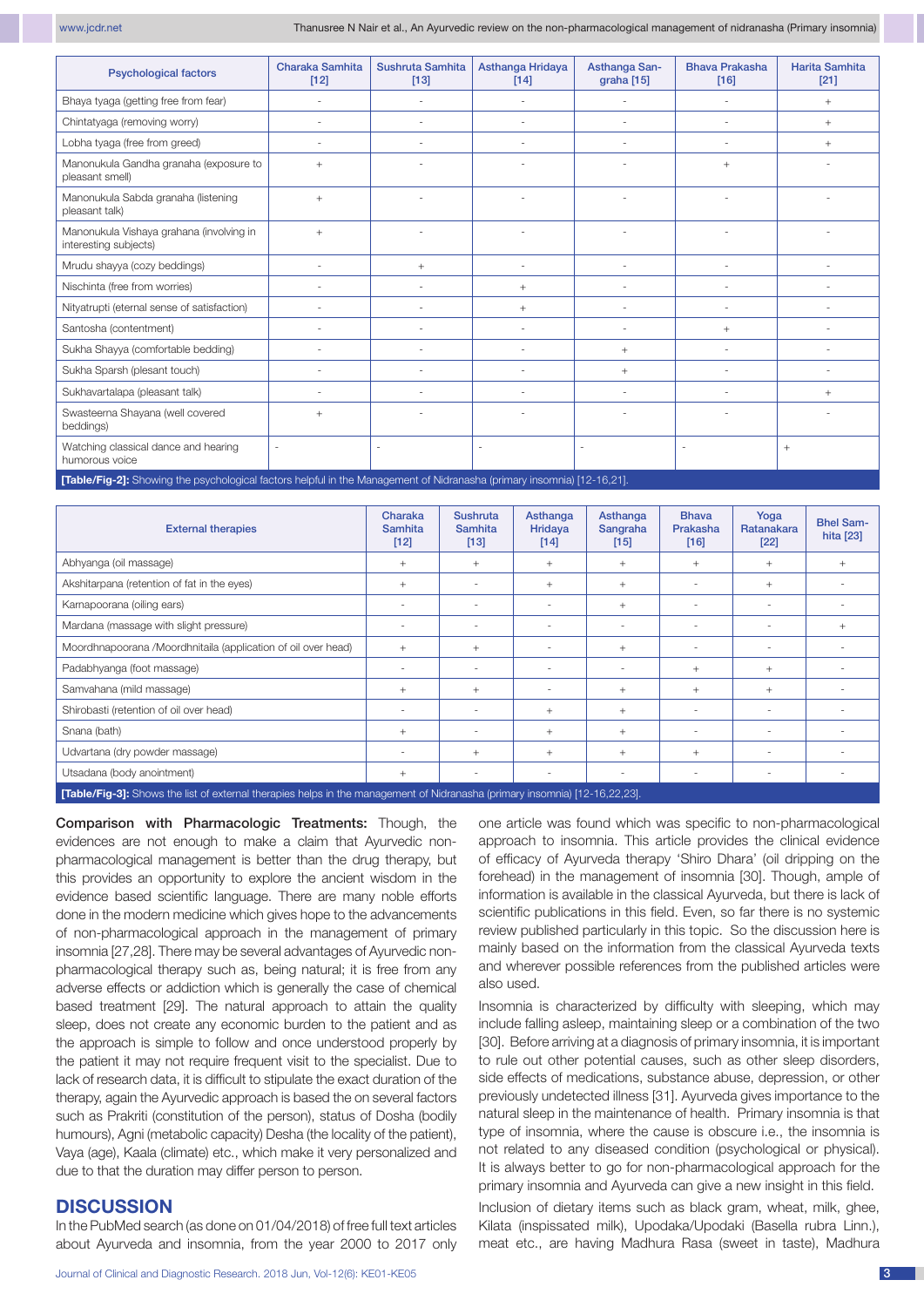Vipaka (end result of digestion), heavy for the digestion, unctuous, Vatashamaka (pacifying Vata Dosha) and Kapha Vardhaka (increasing Kapha) properties [12-16]. As the increase of Vata Dosha is the main factor of Nidranasha (primary insomnia) so inclusion of these food items will help in the pacification of increased Vata and it will elevate the level of Kapha in the body which will support the person to get healthy natural sleep. Along with this following healthy dietary guidelines which are mentioned in the classical text and avoiding unwholesome, incompatible food etc. are very necessary to get extra health benefits and sound sleep. Sleep disorders are related to functional components of some diets and studies demonstrate that eating functional foods may promote sleep, including barley grass powder, whole grains, maca, panax, Lingzhi, asparagus powder, lettuce, cherry, kiwi fruits, walnut, schisandra wine, and milk [32].

In Ayurveda, excessive worry, fear, anxiety, anger or grief, excessive smoke inhalation, physical exercise or sexual intercourse, fasting, uncomfortable bed, excessive work etc. are mentioned as the causes of insomnia [33]. Worrying, faulty attributions, or unrealistic expectations of sleep may lead to increased emotional distress, and thus, leads to additional sleep disturbance, causing a vicious cycle [34]. The psychological factors which are highlighted by Acharya for the healthy sleep can be useful in the designing of integrated cognitive therapy for the effective management of primary insomnia.

External therapies such as Abhyanga (oil massage) is mentioned as Svapanakara means it helps the individual to get sleep [35]. The Abhyanga is very useful to overcome sleeplessness and other mental ailments. Samvahana (mild massage) is pleasant, soporific and aphrodisiac. It destroys the bodily Vata and Kapha Doshas, removes the sense of fatigue and soothes the blood, skin and muscles [36]. Head massage is said to be beneficial for all the senses and it also helps in initiation of good sleep [37]. May be this is the reason it is included in the Ayurvedic daily regimen and while doing oil massage, Shira (head) is mentioned as specific area where oil should be applied [38]. Such all therapies help in body and mind relaxation, they improve the blood circulation, sooths the muscles, remove fatigue etc., and in this way helps to have good sleep. A series of case report documented a moderate improvement of insomnia with Shirodhara with Brahmi oil at the end of the fifth day in most patients [27].

Acharyas have advised to think and focus only on the positive aspect of life for healthy sleep. This is a kind of relaxation method they have mentioned for the initiation of good sleep. Learning relaxation techniques can be effective in reducing physiological hyper arousal in the patient. The American Academy of Sleep Medicine currently recommends that stimulus therapy, relaxation training, and cognitive behavioural therapy are individually effective therapies in the treatment of insomnia as a standard [39]. Along with Ayurvedic guidelines for healthy sleep some other important aspects of sleep hygiene instructions should also be included here such as avoiding heavy meals close to bedtime, limiting caffeine products throughout the day, avoiding alcohol to aid sleeping, avoiding smoking close to bedtime, avoiding naps during the day time, and avoiding vigorous exercise close to bed time.

### **LIMITATION**

The present review is limited to non-pharmacological approaches for the management of Nidranasha (primary insomnia). Though several drugs are also described in Ayurvedic classics for the management of Nidranasha but its merits or demerits are not discussed here.

#### **CONCLUSION**

The non-pharmacological approach of Nidranasha and the guidelines mentioned in Ayurveda texts for healthy sleep can be advised as supportive or drugless therapy for the management of primary insomnia and other sleep disturbances. Modern studies also support the effectiveness of non-pharmacological approach for the management of insomnia [27,28]. The holistic approach which should include dietary factors, physical, mental and environmental factors is necessary to manage the primary insomnia without aid of any drug. However, the drugs therapy can also be added for better management when it is required.

#### **REFERENCES**

- [1] Kaliyaperumal D, Elango Y, Alagesan M, Santhanakrishanan I. Effects of sleep deprivation on the cognitive performance of nurses working in shift. J Clin Diagnostic Res. 2017;11(8):CC01-CC03.
- [2] Perry GS, Patil SP, Presley-Cantrell LR. Raising awareness of sleep as a healthy behaviour. Preventing Chronic Disease. 2013;10:E133.
- [3] Shankar PR. Knowledge, attitude and behaviour towards sleep among fourth semester medical undergraduates in Pokhara, Nepal. J Clin Diagnostic Res. 2008;(2):1074-80.
- [4] Sobana R, Parthasarathy S, Duraisamy, Jaiganesh K, Vadivel S. The effect of yoga therapy on selected psychological variables among male patients with insomnia. J Clin Diagnostic Res. 2013;7(1):55-57.
- [5] Ohayon MM. Epidemiology of insomnia: What we know and what we still need to learn. Sleep Medicine Reviews. 2002;6(2):97-111.
- [6] Pokharel S, Sharma A. Evaluation of Insomrid tablet and Shirodhara in the management of Anidra (Insomnia). AYU. 2010;31(1):40.
- [7] Diagnostic and Statistical Manual of Mental Disorders, text revision. 4th edition, Washington, DC, American Psychiatric Association (APA): 2000.
- [8] Shukla A, Prasanth D, Shukla A, Baghel AS, Vyas MK, Vellela J. Relevance of Sleep for Healthy Living : An Ayurvedic Perspective. 2014;27-34.
- [9] Acharya YT, Charaka Samhita, repr., Sutrasthana, chapter 11 Verse 35, Chaukamba Sanskrit Orientalia, Varanasi, 2007, Pp. -74.
- [10] Shastri Paradakara HS, Asthanga Hridaya of Vagbhata, repr- Sutrasthahana, Chap-7, Verse 64, Arunadatta commentary, Chaukhambha Surabharati Prakashana, edition-2010, ISBN:978-93-80326-76-4. P-143
- [11] Colten HR, Altevogt BM. Sleep disorders and sleep deprivation: an unmet public health problem. Washington (DC): National Academies Press (US); 2006. Pp. 59.
- [12] Acharya YT, editor. Charaka Samhita of Agnivesha, Chaukamba Sanskrit Orientalia; Varanasi, 2007.
- [13] Acharya YT, editor. Sushruta Samhita of Sushruta, Varanasi: Chaukhambha Surabharati Prakashana; Varanasi, 2008.
- [14] Shastri Paradakara HS, Asthanga Hridaya of Vagbhata, Chaukhambha Surabharati Prakashana, Varanasi, 2010.
- [15] Sharma S., Asthanga Samgraha of Vagbhata, Chaukhambha Sanskrit Series Office, Varanasi, 2012.
- [16] Mishra B., Editor, Bhavaprakasha samhita of Bhavamishra, Chaukhamba Sanskrita Bhavan, Varanasi, 2012.
- [17] Sharma PV, Kaiyadeva Nighantu (Pathya Apathya Vibodhaka), Chaukhambha Orientalia, Varanasi, 2009.
- [18] Sharma PV, Editor, Dhanwantari Nighantu, Chaukambha Orientalia, Varanasi, 2008.
- [19] Trivedi HP, Editor, Madanpal Nighantu of Acharya Madanapala, Chaukambha Krishnadas Accademy, Varanasi, 2009.
- [20] Tripathi Indradev, Editor, Raja Nighantu of Narahari, 5th edition, Chaukambha Krishnadas Accademy, Varanasi, 2006.
- [21] Shastri R.V., Editor Harita Samhita, First edition, Prachya Prakashan, Varanasi, 1985
- [22] Shetty M., Babu S.,Yoga Ratnakara; Vol I. Varanasi; Chowkambha Krishnadas Academy; 2005
- [23] Sharma PV, Bhela Samhita of Bhela, edition, Chaukambha Viswabharati, Varanasi 2008
- [24] Acharya YT, Charaka Samhita, repr., Sutrasthana, Chapter 8, Verse19-21, Chaukhamba Orientalia, Varanasi, 2007, P.-59-60.
- [25] Sharma P.V. and Sharma G., Kaiyadev Nighantu (Pathyapathya-Vibodhaka), Viharavarga, Sutra 340-345 Chaukhambha Orientalia, Varanasi. 2009, Pp.- 537- 538.
- [26] Acharya YT and Acharya RN. Kavyatirtha, Sushruta Samhita, repr., Chikitsa sthana, Chapter 24 Verse 81-83, Chaukhambha Surabharati Prakashana, Varanasi, 2008, Pp. 490.
- [27] Morin CM, Vallières A, Guay B, et al. Cognitive-behaviour therapy, singly and combined with medication, for persistent insomnia: acute and maintenance therapeutic effects. JAMA: The Journal of the American Medical Association. 2009;301(19):2005-15.
- [28] Siebern AT, Suh S, Nowakowski S. Non-pharmacological treatment of insomnia. Neurotherapeutics. 2012;9(4):717-27.
- [29] Schwartz TL, Goradia V. Managing insomnia: an overview of insomnia and pharmacologic treatment strategies in use and on the horizon. Drugs in Context. 2013;2013:212257.
- [30] Vinjamury SP, Vinjamury M, der Martirosian C, Miller J. Ayurvedic therapy (shirodhara) for insomnia: a case series. Global Advances in Health and Medicine. 2014;3(1):75-80.
- [31] Centers for Disease Control and Prevention, Key Sleep Disorders, available at https://www.cdc.gov/sleep/about\_sleep/key\_disorders.html, accessed on 11/03/18
- [32] Zeng Y, Yang J, Du J, Pu X, Yang X, Yang S, et al. Strategies of functional foods promotes sleep in human being. Current Signal Transduction Therapy. 2014;9(3):148-55.
- [33] Acharya YT Acharya, Charaka Samhita, repr., Sutrasthana, Chapter 21 Verse